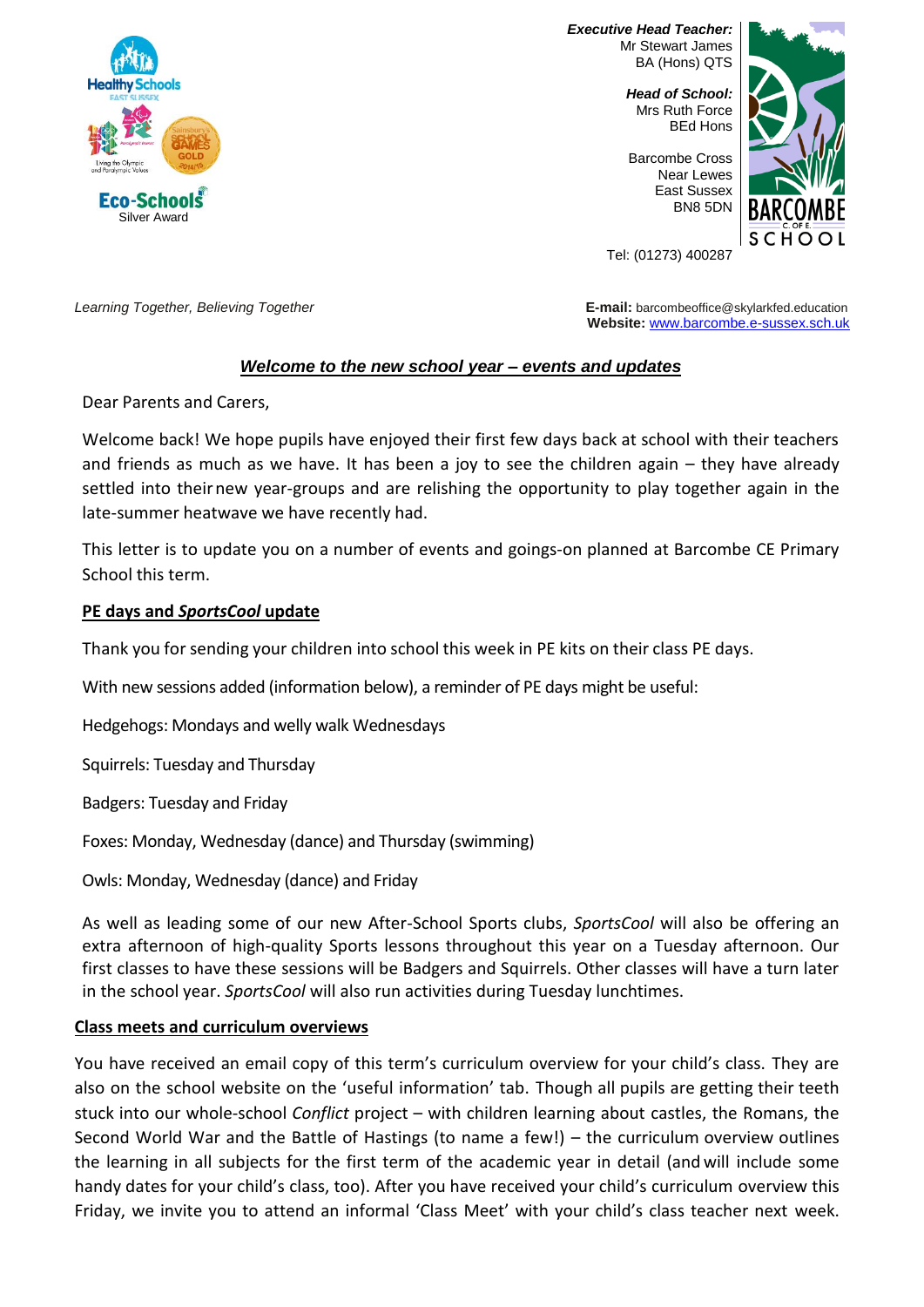These will all take place at 9am in your child's classroom (see below for dates):

Monday 13th September – Squirrels

Tuesday 14th September – Badgers

Wednesday 15th September – Foxes

Thursday 16th September – Hedgehogs Friday 17th September – Owls

## **Vision**

# *A small and mighty school where everyone flourishes in the heart of the community*

After much work with stakeholders, including governors and pupils, we have created the above motto which we hope will underpin all that we do at Barcombe CE Primary School. Our project-style learning allows us to get involved with community projects and to invite the community into school, as with the art exhibitions at the end of the summer term, and we plan all our learning experiences so everyone can flourish and be the best they can be.

## **Parent Consultation Meetings – advanced notice**

For your diaries: in the last week of this term (the week commencing Monday 18<sup>th</sup> October) we will host our Autumn Parent Consultation Meetings. We will share with you the exact dates and times in due course.

#### **Harvest Festival**

Our Harvest Festival is planned for Tuesday, October 5th at St Mary's Church. After the service, we will all walk back to school together as we have in the past. More details will follow shortly.

## **Remaining Covid measures**

We would like to inform you that we are continuing to employ a small number of anti-Covid measures this term: pupils are still washing their hands regularly; classrooms, halls and other spaces remain well- ventilated; and members of staff continue to take two LFD (Lateral Flow Device) tests each week.

We are also continuing to ask contractors and infrequent visitors – including parents and carers – to our school to wear a mask when working or attending a meeting on the school site.

#### **Instrument assemblies & SportsCool tasters**

In the next fortnight, we are restarting our instrumental lessons and after-school sports clubs.

Dance Club will run on Mondays.

*SportsCool* will be running after school clubs on Tuesdays.

*Rhino Rugby* will run a rugby club on Thursdays.

Please look out for information from the school office about signing up to the range of opportunities on offer.

#### **Music, dance and drama**

We are delighted to announce that we have a new music, dance and drama teacher at Barcombe CE Primary School, too. Ms Viv Berry has previously worked at Hamsey Community Primary School and